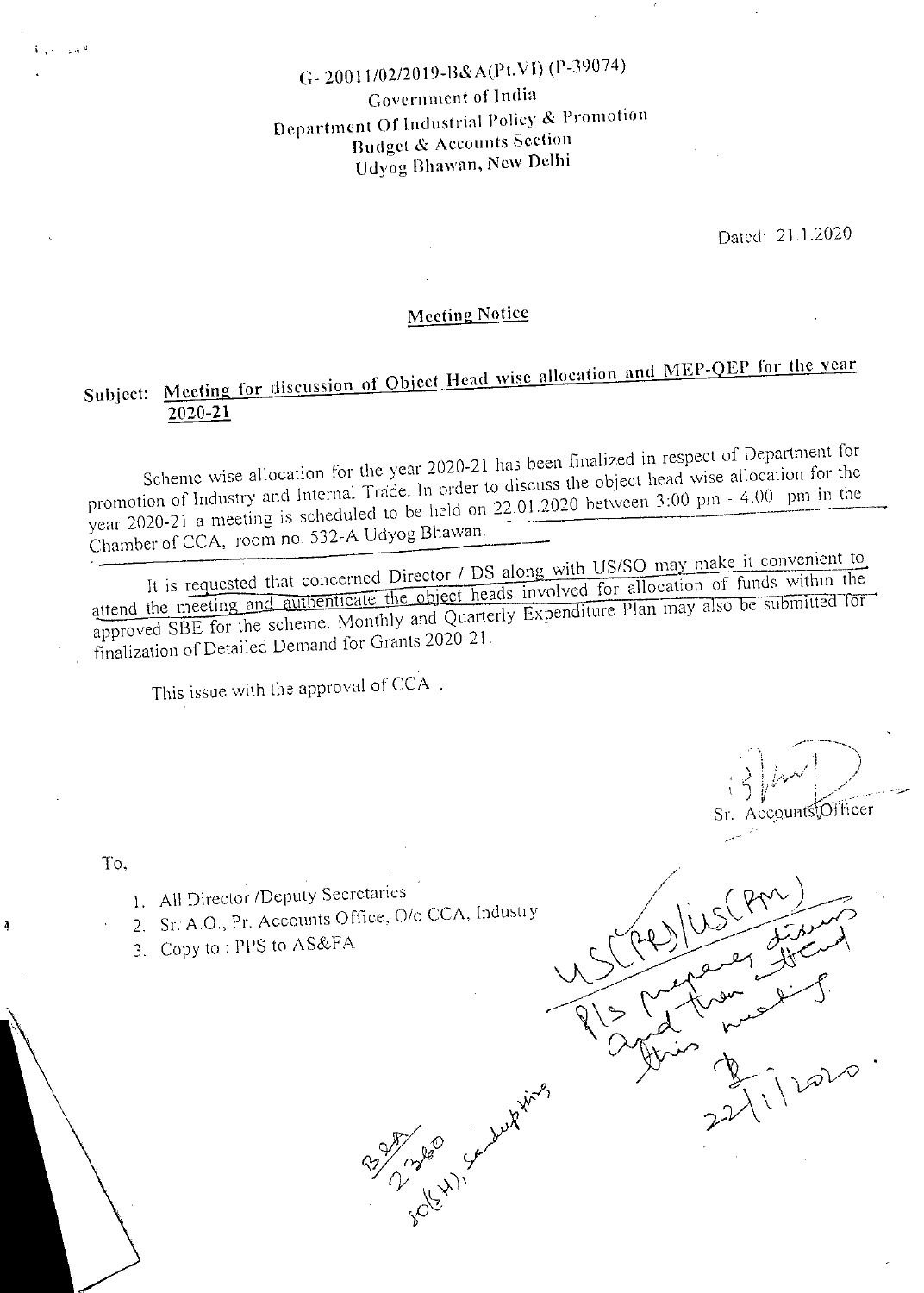(Rs. In Thousands, Budget Revised Budget Actuals Description Object head **Estimates** Estimates **Estimates** 2018-19  $2020 - 21$ 2019-20 2019-20 (Proposed) **Intellectual Property** Appellate Board  $(IDIPAB)$ 73900  $\overline{0}$ 405901051250053 Major Works Scheme for strengthening of **Intellectual Property Appellate Board**  $\overline{0}$  $\frac{1}{2300}$  $\Omega$  $\overline{0}$ Salaries 347500102110801  $\overline{600}$  $\overline{0}$  $\overline{0}$ 600 347500102110806 Medical Treatment 1500  $\overline{0}$  $\overline{1500}$  $\overline{0}$ Office Expenses 347500102110813  $\overline{500}$  $\overline{0}$ 500  $\overline{0}$ 347500102110816 Publications  $800$  $\overline{0}$  $\overline{0}$ 800 Other Administrative 347500102110820 Expenses **Controller General of** Patents Designs and **Trade Marks** 463000 700000 1350600 595727 347500102110101 **Salaries**  $\Omega$  $1000$  $\theta$  $\overline{0}$ 347500102110103 Overtime Allowance(OTA) 12000 16200 9339 12000 347500102110106 Medical Treatment 24100 17000 17000 17629 Domestic Travel 347500102110111 Expenses  $9000$ 12100  $9000$ 5542 Foreign Travel 347500102110112 **Expenses** 583600 210000 316000 120292 Office Expenses 347500102110113 3500 10000 1500 1309 Rents, Rates and Taxes 347500102110114  $1000$ 1500 7000  $647$ 347500102110116 Publications 314100 0  $\overline{0}$ 347500102110120 Other Administrative Expenses 18000 7000 3000 2163 Professional Services 347500102110128 2000  $\theta$  $\mathbf{0}$ Other Contractual 347500102110130 **Services**  $\overline{0}$  $\boldsymbol{0}$  $\overline{0}$ Grants-in-Aid General 347500102110131  $\overline{0}$  $\overline{0}$  $\theta$ Grants for Creation of 347500102110135 Capital Assets  $100$  $\overline{0}$  $\overline{0}$ 347500102110150 Other Charges  $2.30 - 1$ Infrastructure Development in **Controller General of** Patents and Trade Marks (IDCGPTM) 592300  $\theta$ Major Works 405901051240053 Patent Information **Services** 

 $\overline{18}$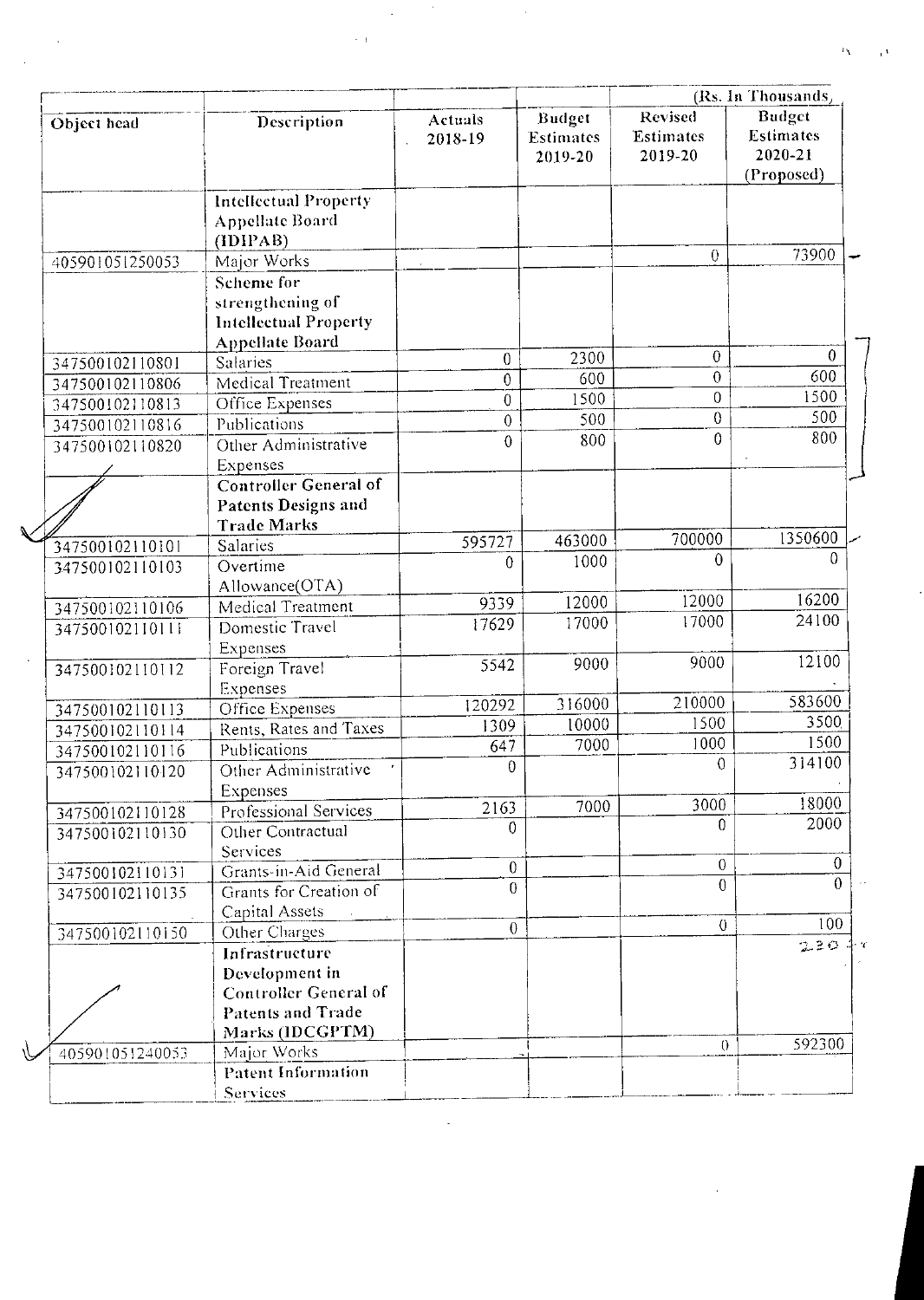|                                    |                               |                    |                                |                                 | (Rs. In Thousands)                           |
|------------------------------------|-------------------------------|--------------------|--------------------------------|---------------------------------|----------------------------------------------|
| Object head                        | Description                   | Actuals<br>2018-19 | Budget<br>Estimates<br>2019-20 | Revised<br>Estimates<br>2019-20 | Budget<br>Estimates<br>2020-21<br>(Proposed) |
|                                    |                               |                    |                                | 62000                           | 70000                                        |
|                                    | Salaries                      | 66048              | 75000<br>30                    | 30                              | 30                                           |
| 345100091140101<br>345100091140102 | Wages                         | 19                 | 1000                           | 1000                            | 1000                                         |
| 345100091140106                    | Medical Treatment             | 637                | 1970                           | 1970                            | 1970                                         |
|                                    | Domestic Travel               | 1794               |                                |                                 |                                              |
| 345100091140111                    | Expenses                      |                    | 1300                           | 1300                            | 1300                                         |
| 345100091140112                    | Foreign Travel                | 930                |                                |                                 |                                              |
|                                    | Expenses                      |                    | 11400                          | 11400                           | 12400                                        |
| 345100091140113                    | Office Expenses               | 9476               | 200                            | 200                             | 200                                          |
| 345100091140116                    | Publications                  | 190                | 700                            | 700                             | 700                                          |
| 345100091140120                    | Other Administrative          | 252                |                                |                                 |                                              |
|                                    | Expenses                      | 95                 | 700                            | 700                             | 700                                          |
| 345100091140127                    | Minor Works                   |                    | 4500                           | 4500                            | 4500                                         |
| 345100091149620                    | Other Administrative          | 438                |                                |                                 |                                              |
|                                    | Expenses(SAP)                 | 731                | 2000                           | 2000                            | 2000                                         |
| 345100091140128                    | Professional Services         | 0                  |                                | $\theta$                        | 0                                            |
|                                    | Computerisation and           |                    |                                |                                 |                                              |
|                                    | Research Studies (EA)         |                    | 700<br>$\theta$                | 700                             | 700                                          |
| 345100091140213                    | Office Expenses               |                    | 200<br>$\overline{0}$          | 200                             | 200                                          |
| 345100091140228                    | Professional Services         |                    |                                |                                 |                                              |
|                                    | Modernisation and             |                    |                                |                                 |                                              |
|                                    | Strengthening of              |                    |                                |                                 |                                              |
|                                    | <b>Intellectual Property</b>  |                    |                                |                                 |                                              |
|                                    | Office                        | 603471             | 780000                         | 690000                          | $\overline{0}$                               |
| 347500102110601                    | Salaries                      | 240597             | 305200                         | 305200                          | $\overline{0}$                               |
| 347500102110613                    | Office Expenses               | 64690              | 40000                          | 40000                           | $\overline{0}$                               |
| 347500102110620                    | Other Administrative          |                    |                                |                                 | $\overline{0}$                               |
|                                    | Expenses                      | 175610             | 652300                         | 225000                          |                                              |
| 405901051080053                    | Major Works                   |                    |                                |                                 |                                              |
|                                    | Intellectual Property         |                    |                                |                                 | 47300                                        |
|                                    | Appellate Board               | 16290              |                                | 16900<br>42000                  | 2600                                         |
| 347500102110501                    | Salaries                      |                    | 210                            | 1500                            | 360<br>7500                                  |
| 347500102110506                    | Medical Treatment             |                    | 4198                           | 2400                            | 3638                                         |
| 347500102110511                    | Domestic Travel               |                    |                                |                                 | 31500                                        |
|                                    | Expenses                      |                    | $\frac{1}{21620}$              | 8800                            | 14800<br>22500                               |
| 347500102110513                    | Office Expenses               |                    | 15637                          | 14600                           | 17800<br>1900                                |
| 347500102110514                    | Rents, Rates and Taxes        |                    | 0                              | 1400                            | 535<br>800                                   |
| 347500102110516                    | Publications                  |                    | $\theta$                       |                                 | $\Omega$                                     |
| 347500102110520                    | Other Administrative          |                    |                                |                                 | 500                                          |
|                                    | Expenses                      |                    | 18                             | 100                             | 195<br>$\boldsymbol{0}$                      |
| 347500102110528                    | Professional Services         |                    |                                |                                 | $\theta$<br>$\overline{c}$                   |
| 347500102110550                    | Other Charges                 |                    | $\theta$                       | 73900                           | $\theta$                                     |
| 405901051110053                    | Major Works<br>Infrastructure |                    |                                |                                 |                                              |
|                                    | Development                   |                    |                                |                                 |                                              |
|                                    |                               |                    |                                |                                 |                                              |

ta 1997<br>Santa Parti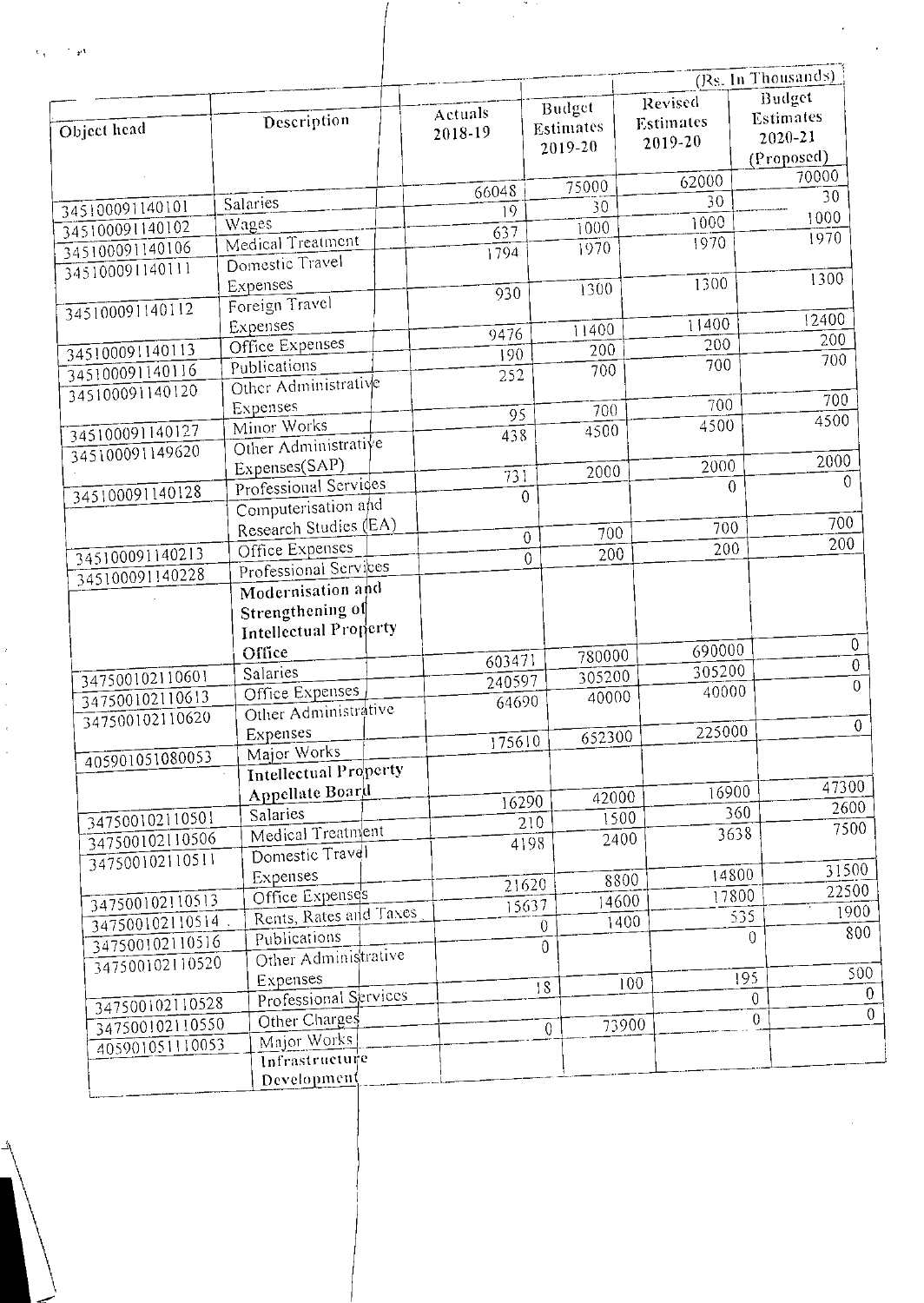G-20011/01/2020-B&A(Pt.HI)/354-365 Government of Indian Department Of Industrial Policy & Promotion Budget & Accounts Section Udyog Bhawan, New Delhi

Dated: 14.1.2021

### Office Memorandum

## Subject: Revised Estimates 2020-21.

In continuation to this office OM of even no. dated 28.12.20 vide which RE 2020-21 was circulated, please find enclosed herewith revised RE 2020-21.

Reduction in RE stage from BE is applicable with immediate effect and augmentation is subject to Re-appropriation / Supplementary demand and availability of fund.

ć.

(Neelam S. Kumar) **Chief Controller of Accounts** 

(Encl: As above)

To.

All AS/Pr. EA/ JSs

Copy to:  $\overline{ }$ 

PPS to AS&FA PS to CCA P.A.O All ecclinized DIPP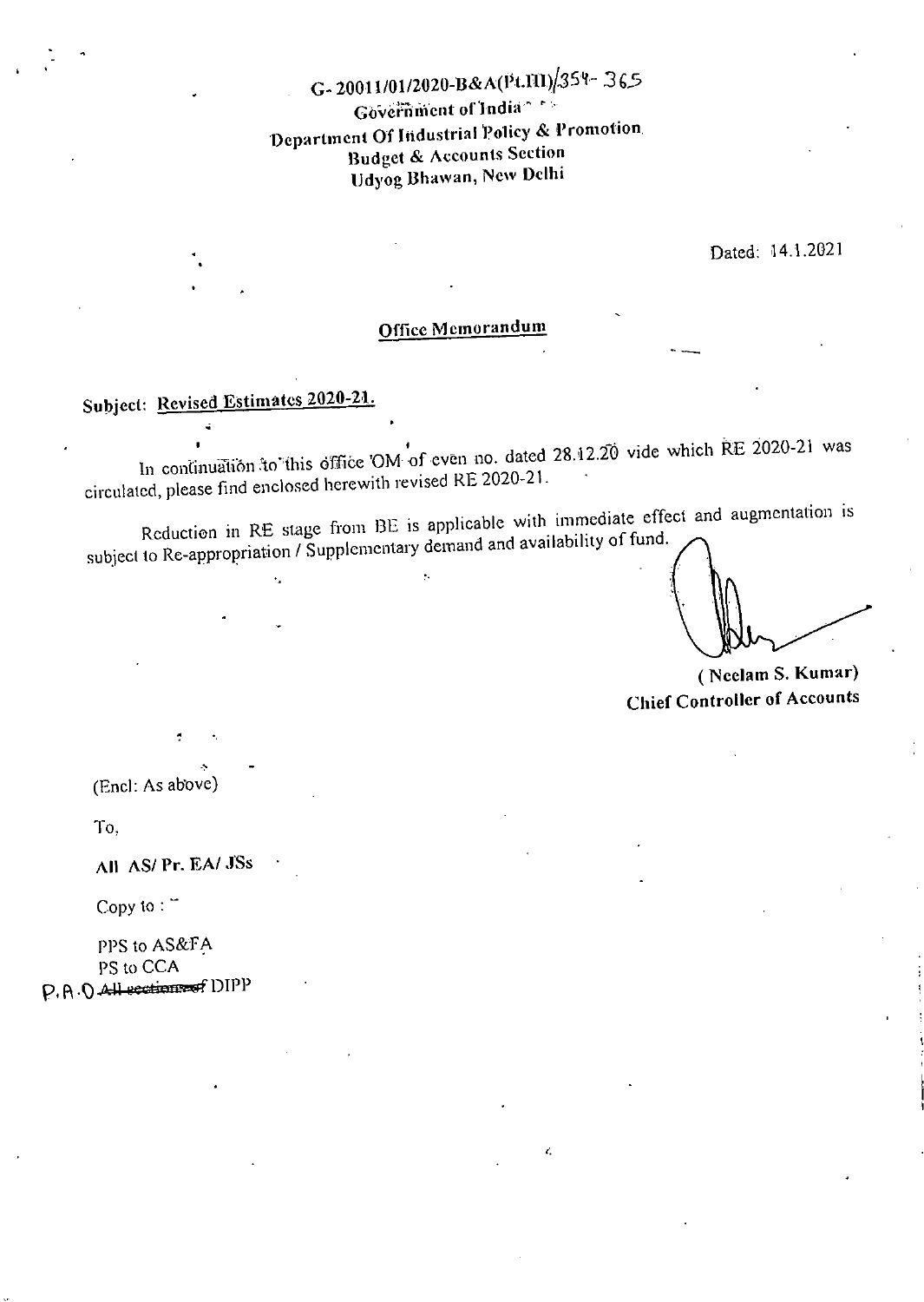| Maj.              | Sub                | Sub             | <b>Detailed</b>                                | Obje            | <b>Scheme</b>    |               | Description                              | Budget                                                                 | Earlier                                | <b>Revised</b>     |
|-------------------|--------------------|-----------------|------------------------------------------------|-----------------|------------------|---------------|------------------------------------------|------------------------------------------------------------------------|----------------------------------------|--------------------|
| Head              | Maj./              | head            | head                                           | ct              |                  |               |                                          | <b>Estimate</b>                                                        | approved                               | <b>RE 2020-</b>    |
|                   | Minor<br>head      |                 |                                                | head            |                  |               |                                          | $s$ 2020-21<br>$\mathcal{L}_{\mathbf{z}}$ , $\mathcal{L}_{\mathbf{z}}$ | <b><i>ERE 2020-</i></b><br>$\cdots$ 21 | 21                 |
|                   |                    | ٠               | ۰ę.                                            |                 |                  |               |                                          |                                                                        | $(21 - 12 - 20)$                       |                    |
|                   |                    |                 |                                                | ÷.              | $\mathbf{h}^L$   | $\mathcal{L}$ | <b><i><u>Infrastructure</u></i></b>      |                                                                        |                                        |                    |
|                   |                    | ۶.              |                                                | Ъπ.             | ď.<br>$\epsilon$ |               | <b>Development</b>                       |                                                                        |                                        |                    |
|                   |                    |                 |                                                |                 |                  |               | Intellectual                             |                                                                        |                                        |                    |
|                   |                    |                 |                                                |                 |                  |               | Property                                 |                                                                        |                                        |                    |
|                   |                    |                 |                                                |                 |                  |               | <b>Appellate Board</b>                   |                                                                        |                                        |                    |
|                   |                    |                 |                                                |                 |                  |               | (IDIPAB)                                 |                                                                        |                                        |                    |
| 4059              | 01051              | 25              | 00                                             | 53              | <b>IDIPAB</b>    |               | $\sim$ 10 $\mu$<br>Major Works           | $-73900$                                                               | $\boldsymbol{\theta}$                  | 0                  |
|                   |                    |                 |                                                |                 |                  |               |                                          |                                                                        |                                        |                    |
|                   |                    |                 |                                                |                 |                  |               | <b>Infrastructure</b>                    |                                                                        |                                        |                    |
|                   |                    |                 |                                                |                 |                  |               | Development in<br>Controller             |                                                                        |                                        |                    |
|                   |                    |                 |                                                |                 |                  |               | General of                               |                                                                        |                                        |                    |
|                   |                    |                 |                                                |                 |                  |               | Patents and Trade                        |                                                                        |                                        |                    |
|                   |                    |                 |                                                |                 |                  |               | <b>Marks</b>                             |                                                                        |                                        |                    |
|                   |                    |                 |                                                |                 |                  |               | (IDCGPTM)                                |                                                                        |                                        |                    |
| 4059              | 01051              | 24              | $\overline{00}$                                | 53              | <b>IDCGPDTM</b>  |               | Major Works                              | $-592300$                                                              | 200000                                 | $\sqrt{200000}$    |
|                   |                    |                 |                                                |                 | ٠.               |               | Intellectual                             |                                                                        |                                        |                    |
|                   |                    |                 |                                                |                 |                  |               | <b>Property</b>                          |                                                                        |                                        |                    |
|                   |                    |                 |                                                |                 |                  |               | <b>Appellate Board</b>                   |                                                                        |                                        |                    |
| 3475              | 00102              | $\overline{11}$ | $\overline{05}$                                | 01              | <b>TPAB</b>      |               | Salaries                                 | 47300                                                                  | 25500                                  | <u>д.</u><br>27800 |
| 3475              | $-00102$           | $\overline{11}$ | $\overline{05}$                                | 06              | <b>IPAB</b>      |               | <b>Medical Treatment</b>                 | $-3200$                                                                | 1500                                   | 1500               |
| 3475              | 00102              | 11              | $\overline{05}$                                | $\overline{11}$ | <b>IPAB</b>      |               | Domestic Travel                          | 7500                                                                   | $-1500$                                | 1500               |
|                   |                    |                 |                                                |                 |                  |               | <b>Expenses</b>                          |                                                                        |                                        |                    |
| 3475              | 00102              | $\overline{11}$ | $\overline{05}$<br>$\mathcal{P}^{\mathcal{P}}$ | 13              | <b>IPAB</b>      |               | Office Expenses                          | 32500                                                                  | 22500                                  | 22500              |
| 3475              | 00102              | $\overline{11}$ | $\overline{05}$                                | $\overline{14}$ | IPAB             |               | Rents, Rates and                         | $-22500$                                                               | 22500                                  | 22500              |
|                   |                    |                 |                                                |                 |                  |               | Taxes                                    |                                                                        |                                        |                    |
| 3475              | 00102              | $\overline{11}$ | 05                                             | $\overline{16}$ | <b>IPAB</b>      |               | Publications                             | .1400                                                                  | 7800                                   | 600                |
| 3475              | 00102              | 11              | $\overline{05}$                                | 20              | <b>IPAB</b>      |               | Other                                    | 1600                                                                   |                                        | ٠ž<br>0            |
|                   |                    |                 |                                                |                 |                  |               | Administrative                           |                                                                        |                                        |                    |
|                   |                    |                 |                                                |                 |                  |               | Expenses                                 |                                                                        |                                        |                    |
| 3475              | 00102              | 11              | 05                                             | $\overline{28}$ | <b>JPAB</b>      |               | Professional                             | 500<br>$\mathcal{L}^{\mathcal{A}}$                                     | 5001                                   | 500                |
|                   |                    |                 |                                                |                 |                  |               | Services                                 |                                                                        |                                        |                    |
| 3475              | 00102              | 11              | $0\overline{5}$                                | 50              | <b>IPAB</b>      |               | Other Charges                            | ч.<br>$\overline{0}$                                                   | . O                                    |                    |
| 3475              | <b>00102, 1771</b> |                 | 196                                            | ïØ              | (FRAVE)          |               | Office Expendses                         | 150046                                                                 | 50055                                  | 3001               |
|                   |                    |                 |                                                |                 |                  |               | (SAP)                                    |                                                                        |                                        |                    |
| 4059              | 01051              | 11              | $00\,$                                         | 53              | <b>IPAB</b>      |               | Major Works                              | 0                                                                      |                                        |                    |
|                   |                    |                 |                                                |                 |                  |               | Total                                    | .118000                                                                | 75100 <sub>4</sub>                     | 77400              |
|                   |                    |                 |                                                |                 |                  |               | Controller                               |                                                                        |                                        |                    |
|                   |                    |                 |                                                |                 |                  |               | <b>General</b> of                        |                                                                        |                                        |                    |
|                   |                    |                 |                                                |                 |                  |               | <b>Patents Designs</b>                   |                                                                        |                                        |                    |
|                   |                    |                 |                                                |                 |                  |               | and Trade Marks                          |                                                                        |                                        |                    |
| $\overline{3475}$ | 00102              | $\mathbf{1}$    | 01                                             | 01              | <b>CGPDTM</b>    |               | <b>Salaries</b>                          | $-1350600$                                                             | 71453000                               | 1453000            |
| 3475              | 00102              | 11              | 01                                             | 03              | CGPDTM           |               | Overtime.<br>$\mathcal{L}_{\mathcal{A}}$ | an Albanya                                                             | 0111<br>ਨਾਲ                            |                    |
|                   |                    |                 |                                                |                 |                  |               | Allowance(OTA)                           | $\mathcal{L}^{\text{max}}$                                             |                                        |                    |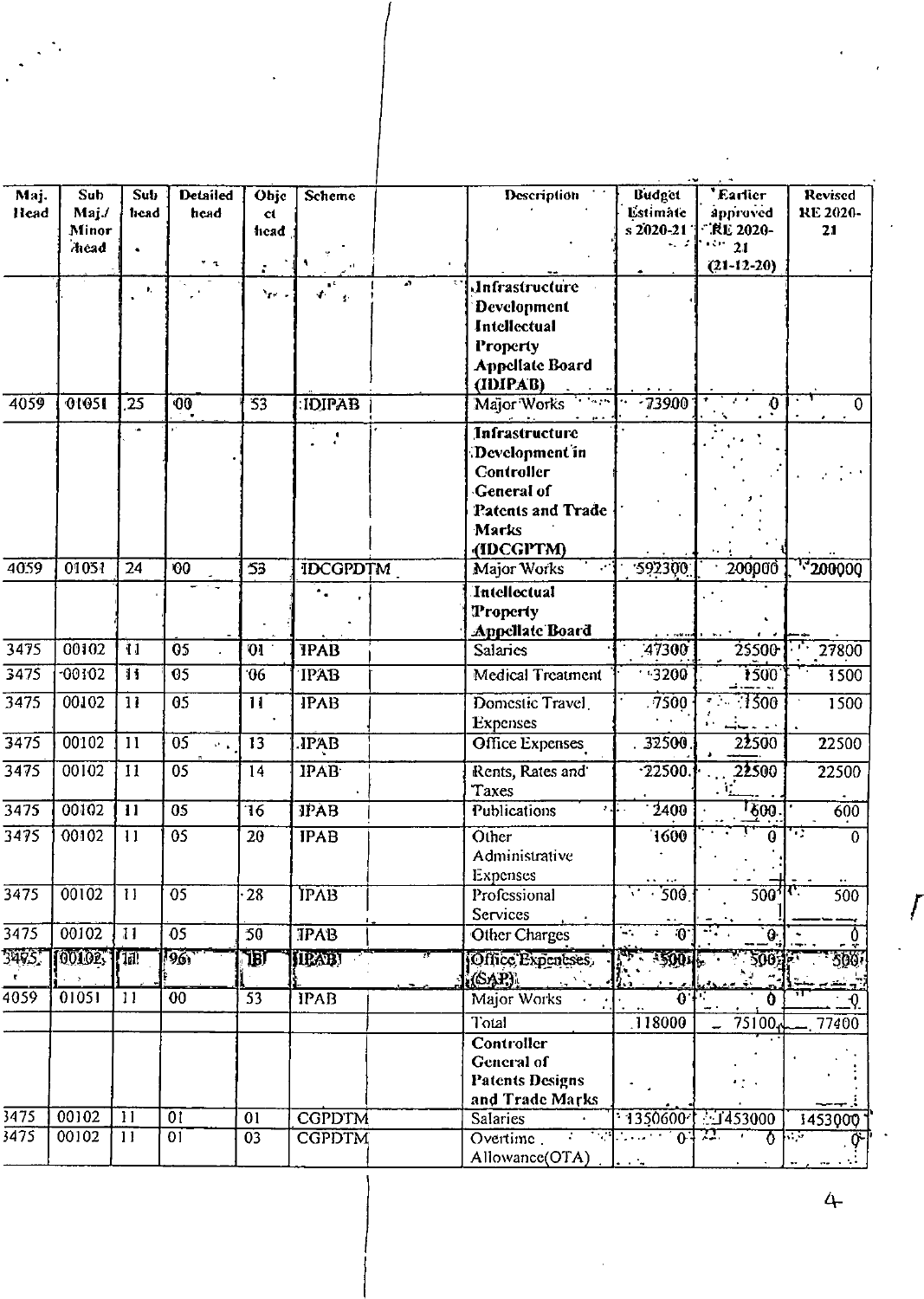| Maj.             | Sub      | $\overline{\mathbf{Sub}}$ | <b>Detailed</b>     | Obje            | Scheme                | <b>Description</b>             | <b>Budget</b>  | <b>Eartier</b>          | Revised         |
|------------------|----------|---------------------------|---------------------|-----------------|-----------------------|--------------------------------|----------------|-------------------------|-----------------|
| <b>H</b> cad     | Maj.     | head                      | head                | ct              |                       |                                | Estimate       | approved                | <b>RE 2020-</b> |
|                  | Minor    |                           |                     | head            | FA.                   |                                | s 2020-21      | <b>RE 2020-</b>         | 21              |
|                  | head.    |                           |                     |                 |                       | ۸                              |                | -21<br>$(21 - 12 - 20)$ |                 |
| 3475             | 00102    | 11.                       | $\overline{0}$      | 06              | CGPDTM ·<br>$\bullet$ | <b>Medical Treatment</b>       | 16200          | 8500                    | 8500            |
| 3475             | 00102    | 11                        | $\ddot{\mathbf{0}}$ | $\mathbf{1}$    | <b>CGPDTM</b>         | Domestic Travel                | 24100          | 3000                    | 3000            |
|                  |          |                           |                     |                 |                       | <b>Expenses</b>                |                |                         |                 |
| 3475             | 00102    | $\bf{11}$                 | 0 <sub>1</sub>      | 12              | <b>CGPDTM</b>         | Foreign Travel                 | 1500<br>12100  |                         | 1500            |
|                  |          |                           |                     |                 |                       | <b>Expenses</b>                |                |                         |                 |
| 3475             | 00102    | 11                        | 01                  | 13              | <b>CGPDTM</b>         | <b>Office Expenses</b>         | 583600         | 289000                  | 289000          |
| 3475             | 00102    | $\overline{1}$            | $\overline{01}$     | $\overline{14}$ | CGPDTM                | Rents, Rates and               | 3500           | 1400                    | 1400            |
|                  |          |                           |                     |                 |                       | Taxes                          |                |                         |                 |
| 3475             | 00102    | -11                       | 0 <sub>1</sub>      | .16             | <b>CGPDTM</b>         | Publications                   | 1500           | 200                     | 200             |
| 3475             | 00102    | JJ.                       | $\overline{01}$     | $\overline{20}$ | <b>CGPDTM</b>         | Other                          | 314100         | 25000                   | 25000           |
|                  |          |                           |                     |                 |                       | Administrative                 |                |                         |                 |
|                  |          |                           |                     |                 |                       | <b>Expenses</b>                |                |                         |                 |
| 3475             | 00102    | $\overline{11}$           | 01                  | 28              | <b>CGPDTM</b>         | Professional                   | 18000          | 1200                    | 1200            |
|                  |          |                           |                     |                 |                       | Services                       |                |                         |                 |
| 3475             | 00102    | $\overline{\mathbf{u}}$   | $\overline{0}$      | 30              | <b>CGPDTM</b>         | Other Contractual              | 100            | $\overline{20}$         | $\overline{20}$ |
|                  |          |                           |                     |                 |                       | <b>Services</b>                |                |                         |                 |
| 3475             | 00102    | 11                        | $\overline{0}$      | 31              | <b>CGPDIM</b>         | Grants-in-Aid                  | $\bf{0}$       | $\overline{0}$          | $\overline{0}$  |
|                  |          |                           |                     |                 |                       | General                        |                |                         |                 |
| 3475             | $-00102$ | $-11$                     | $\overline{01}$     | 35              | <b>CGPDTM</b>         | <b>Grants for Creation</b>     | 0              | $\mathbf 0$             | $\mathbf 0$     |
|                  |          |                           |                     |                 |                       | of Capital Assets              |                |                         |                 |
| 3475             | 00102    | $\overline{11}$           | 0 <sub>1</sub>      | 50              | <b>CGPDTM</b>         | Other Charges                  | 2000           | 100                     | 100             |
|                  |          |                           |                     |                 |                       | Total                          | 2325800        | 1782920                 | 1782920         |
|                  |          |                           |                     |                 |                       | Copyright Office               |                |                         |                 |
| 3475             | 00102    | $\overline{11}$           | $\overline{09}$     | 0 <sub>1</sub>  | Copyright Office      | Salaries.                      | 7000           | 4200                    | 4200            |
| 3475             | 00102    | 11                        | $\overline{09}$     | 06              | Copyright Office      | <b>Medical Treatment</b>       | 500            | 100                     | 100             |
| 3475             | 00102    | $\overline{11}$           | 09                  | $\overline{11}$ | Copyright Office      | Domestic Travel                | 200            | 40                      | 40              |
|                  |          |                           |                     |                 |                       | Expenses                       |                |                         |                 |
| 3475             | 00102    | $\overline{11}$           | $\overline{09}$     | $\overline{12}$ | Copyright Office      | Foreign Travel                 | 100            | $\bf{0}$                | $\theta$        |
|                  |          |                           |                     |                 |                       | Expenses                       |                |                         |                 |
| 3475             | 00102    | 11                        | $\overline{09}$     | 13              | Copyright Office      | <b>Office Expenses</b>         | 12300          | 10000                   | 10000           |
| 3475             | 00102    | 11                        | 09                  | 20              | Copyright Office      | Other                          | 100            | $\mathbf 0$             | $\mathbf 0$     |
|                  |          |                           |                     |                 |                       | Administrative                 |                |                         |                 |
|                  |          |                           |                     |                 |                       | <b>Expenses</b>                |                |                         |                 |
| 3475             | 00102    | $\overline{11}$           | 09                  | 28              | Copyright Office      | Professional                   | 10700          | 10700                   | 10700           |
|                  |          |                           |                     |                 |                       | Services                       |                |                         |                 |
| 3475             | 00102    | 11                        | $\overline{09}$     | 30              | Copyright Office      | Other Contractual              | 100            | $\theta$                | $\mathbf{0}$    |
| 3475             | 00102    | $\overline{11}$           | $\overline{09}$     | $\overline{31}$ |                       | Services                       | 0              | $\Omega$                |                 |
|                  |          |                           |                     |                 | Copyright Office      | Grants-in-Aid                  |                |                         | 0               |
| 3475             | 00102    | $\overline{11}$           | $\overline{09}$     | $\overline{35}$ | Copyright Office      | General<br>Grants for Creation | $\overline{0}$ | $\theta$                | $\mathbf 0$     |
|                  |          |                           |                     |                 |                       | of Capital Assets              |                |                         |                 |
| $\frac{1}{3475}$ | 00102    | $\overline{11}$           | $\overline{09}$     | 50              | Copyright Office      | Other Charges                  | 2000           | $\mathbf{0}$            |                 |
|                  |          |                           |                     |                 |                       | Total                          | 33000          | 25040                   | 25040           |
|                  |          |                           |                     |                 | $\mathbf{r}$ .        |                                |                |                         |                 |
|                  |          |                           |                     |                 |                       |                                |                |                         |                 |

 $\mathbf{I}$ 

دو ديو

Ļ,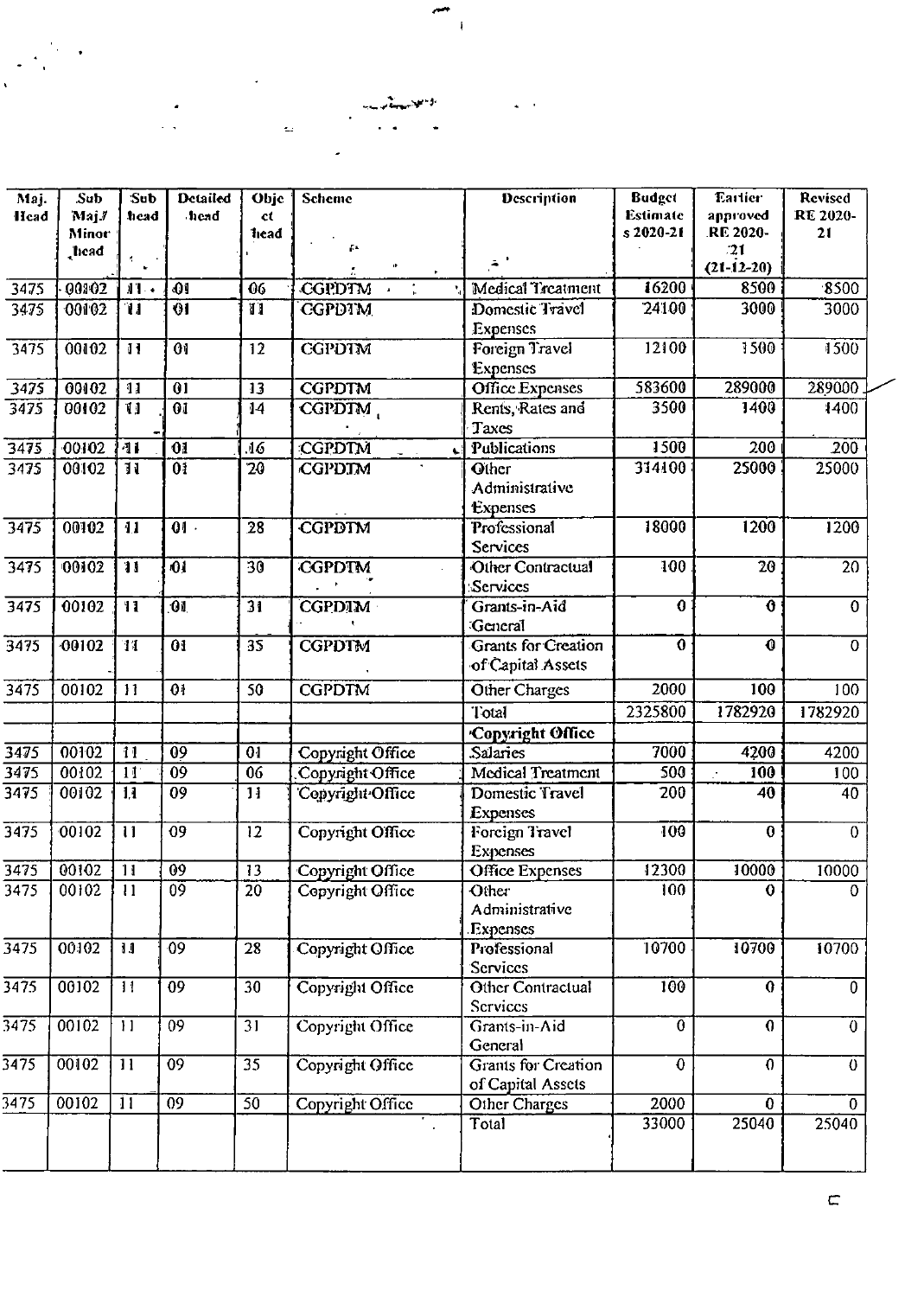

### F.No.G-23011/03/2020-B&A **Government of India** Ministry of Commerce & Industry Department for Promotion of Industry and Internal Trade (Budget & Accounts Section)

Udyog Bhawan. New Delhi, 13<sup>th</sup> January, 2021

The Principal Accounts Office Ministry of Commerce and Industry, Department of Industrial Policy and Promotion Udyog Bhawan, New Delhi.

Subject: Re-appropriation of funds for the year 2020-21 in respect of Demand No 11- Ministry of Commerce and Industry, Department for Promotion of Industry and Internal Trade (Order No. 21).

The undersigned is directed to convey the sanction of the President to the following re-appropriation of funds in Demand No. 11-Ministry of Commerce and Industry, Department for Promotion of Industry and Internal Trade for the year 2020-21.

Grant No. 11- Department for Promotion of Industry and Internal Trade

(Rs. in thousands)

|                    |                                                            |        | <b>Reasons</b>                     |  |  |
|--------------------|------------------------------------------------------------|--------|------------------------------------|--|--|
| Numeric            | Description                                                | Amount |                                    |  |  |
| Code               |                                                            |        |                                    |  |  |
|                    | FROM(Revenue)                                              |        | Saving was due to non filing       |  |  |
| $\overline{3451}$  | Secretariat-Economic Services                              |        | of vacant posts and no             |  |  |
| 00.090             | Secretariat                                                |        | increase in DA.                    |  |  |
| 35                 | Department for Promotion of Industry and Internal<br>Trade |        |                                    |  |  |
| 35.02              | Establishment                                              |        |                                    |  |  |
| 35.02.01           | Salaries                                                   | 80000  | Saving was due to non filing       |  |  |
| 3475               | Other General Economic Services                            |        | of vacant posts and no             |  |  |
| 00.102             | Regulation of Patents Designs and Trade marks              |        | increase in DA.                    |  |  |
| $\mathbf{1}$       | <b>Intellectual Property</b>                               |        |                                    |  |  |
| 11.05              | Intellectual Property Appellate Board                      | 10000  |                                    |  |  |
| 11.05.01           | Salaries                                                   |        | Saving was due to non filing       |  |  |
| 2070               | Other Administrative Services                              |        | of vacant posts and no             |  |  |
| 00.117             | Explosives                                                 |        | increase in DA.                    |  |  |
| 01                 | Petroleum and Explosives Safety Organization<br>(PESO)     |        |                                    |  |  |
| 01.02              | Establishment                                              | 12400  |                                    |  |  |
| 01.02.01           | Salaries                                                   | 102400 |                                    |  |  |
|                    | Total                                                      |        |                                    |  |  |
|                    | TO(Revenue)                                                |        | to.<br>due<br>was<br><b>Excess</b> |  |  |
| 3475               | Other General Economic Services                            |        | appointment of new staff .         |  |  |
| $\frac{1}{00}$ 102 | Regulation of Patents Designs and Trade marks              |        |                                    |  |  |
| Ū                  | Intellectual Property                                      |        |                                    |  |  |
| $\overline{11.01}$ | Controller General of Patents Designs and Trade            |        |                                    |  |  |
|                    | Marks                                                      | 102400 |                                    |  |  |
| 11.01.01           | Salaries<br>Total                                          | 102400 |                                    |  |  |
|                    |                                                            |        |                                    |  |  |

This issue with the approval of Secretary (DPIIT), File No.P-23/4/2020-B&A (E-43829) dated-11-01-2021.

une

(Sundeep Hira)  $AAO(B&A)$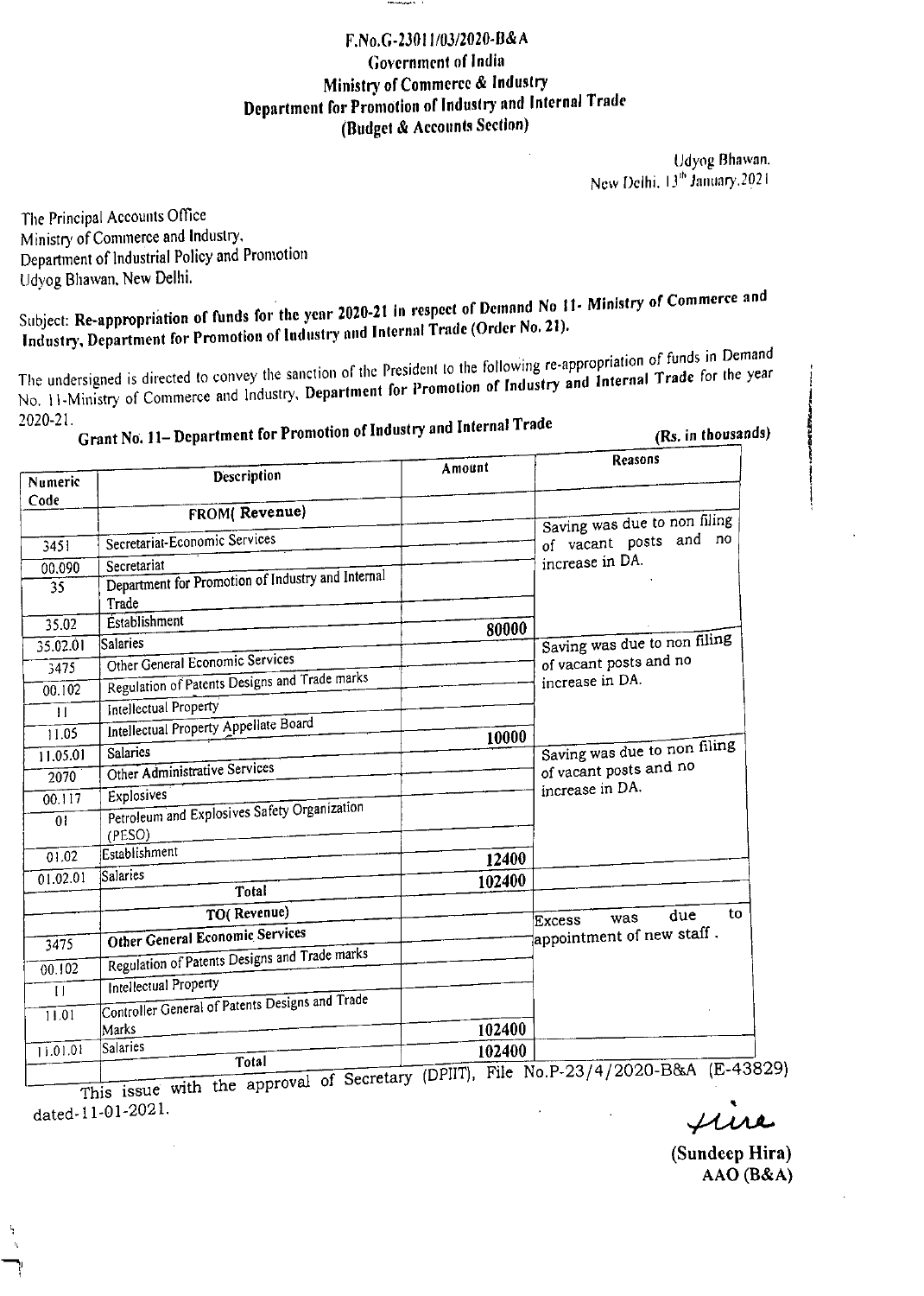Copy to:-

- 1. Pr. AO (Compilation)
- 2. Sr.AO, DPIIT
- 3. Fin.lI, DPIIT
- 4. Explosive Section
- 5. IPR.I Section
- 6. IPR.1I1section
- 7. PAO, DPIIT
- 8. FOC, DERTES. Recretary, Budget Division, Deptt. Of Economic Affairs, Ministry of Finance, Room No.237, North Block, New Delhi. I
- 9. Principal Director of Audit, Economic and Service Ministries, AGCR Bldg., New Delhi. I Iood

)

10. Controller General of Accounts, Appropriation Accounts Group, MahalekhaNiyantrakBhawan , Ministry of Finance, Block-E, INA colony New Delhi- 110023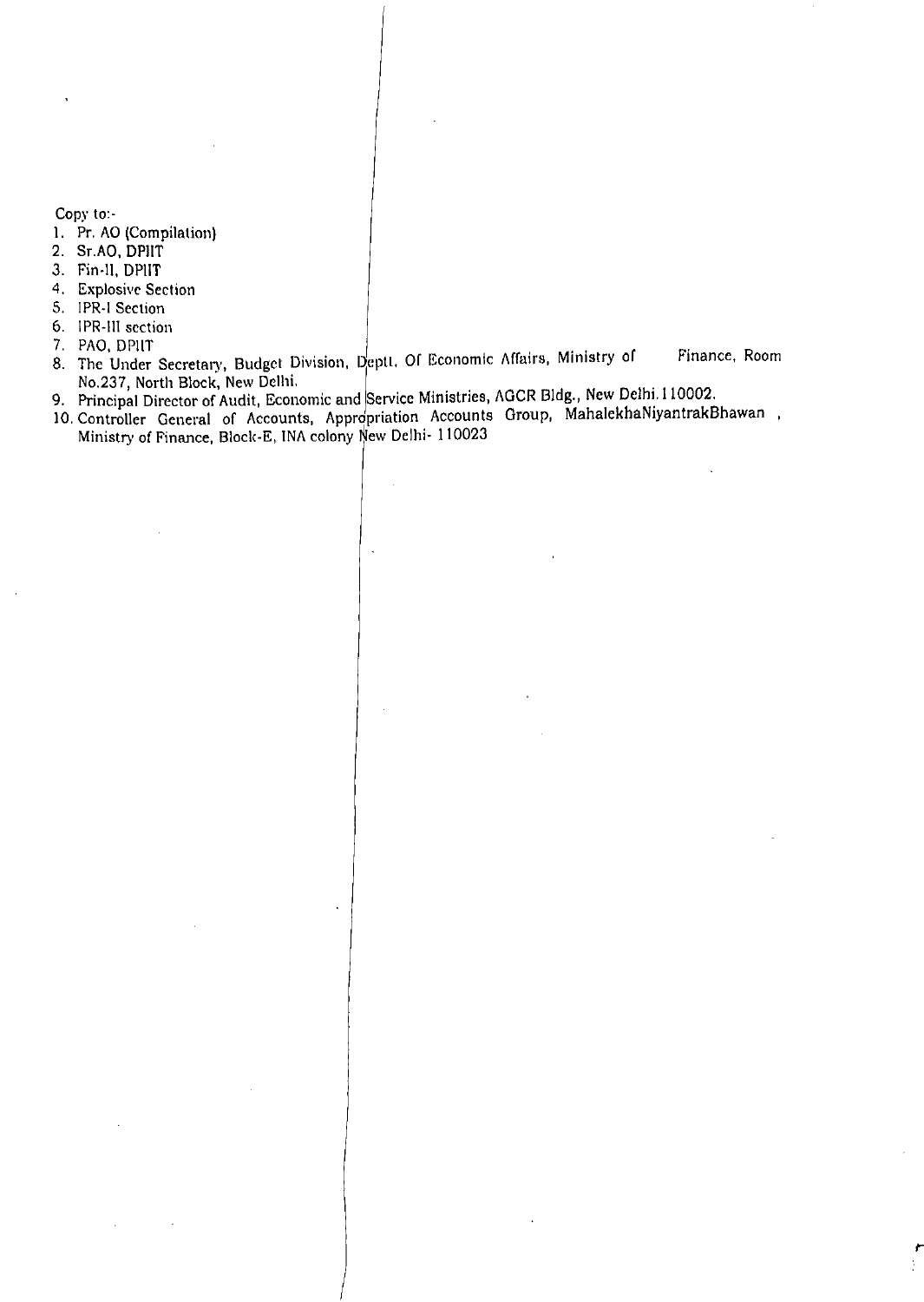### G- 200lll0112020-B&A(Pt.II1)(P-S3316) Government of India Department Of Industrial Policy & Promotion Budget & Accounts Section Udyog Bhawan, New Delhi  $(e \text{ mail} - \text{budget-dipp@nic.in})$

Dated: 09.03.2021

#### Office Memorandum  $\ddot{\phantom{a}}$

### Subject: Revision of RE 2020-21.

In continuation to this office OM of even no. dated 28-12-20 regarding Revised Estimates 2020- 21. The same has been revised and attached herewith.

This issue with the approval of CCA.

 $\cdot$  ,

. ,':

(Encl: As above)

funa

( Sundeep Hira) AAO

GA/Cash-I/Cash-II/Pr. AO/ Patents/ IPR-III/ IPR-VI/Explosives/ Salt/ E-IV/DBA-I/Investment Promotion/Compilation/PAO(DPIIT)

Copy to:

PS to CCA

 $\mathfrak{z}.$  $\cdot$  .

••